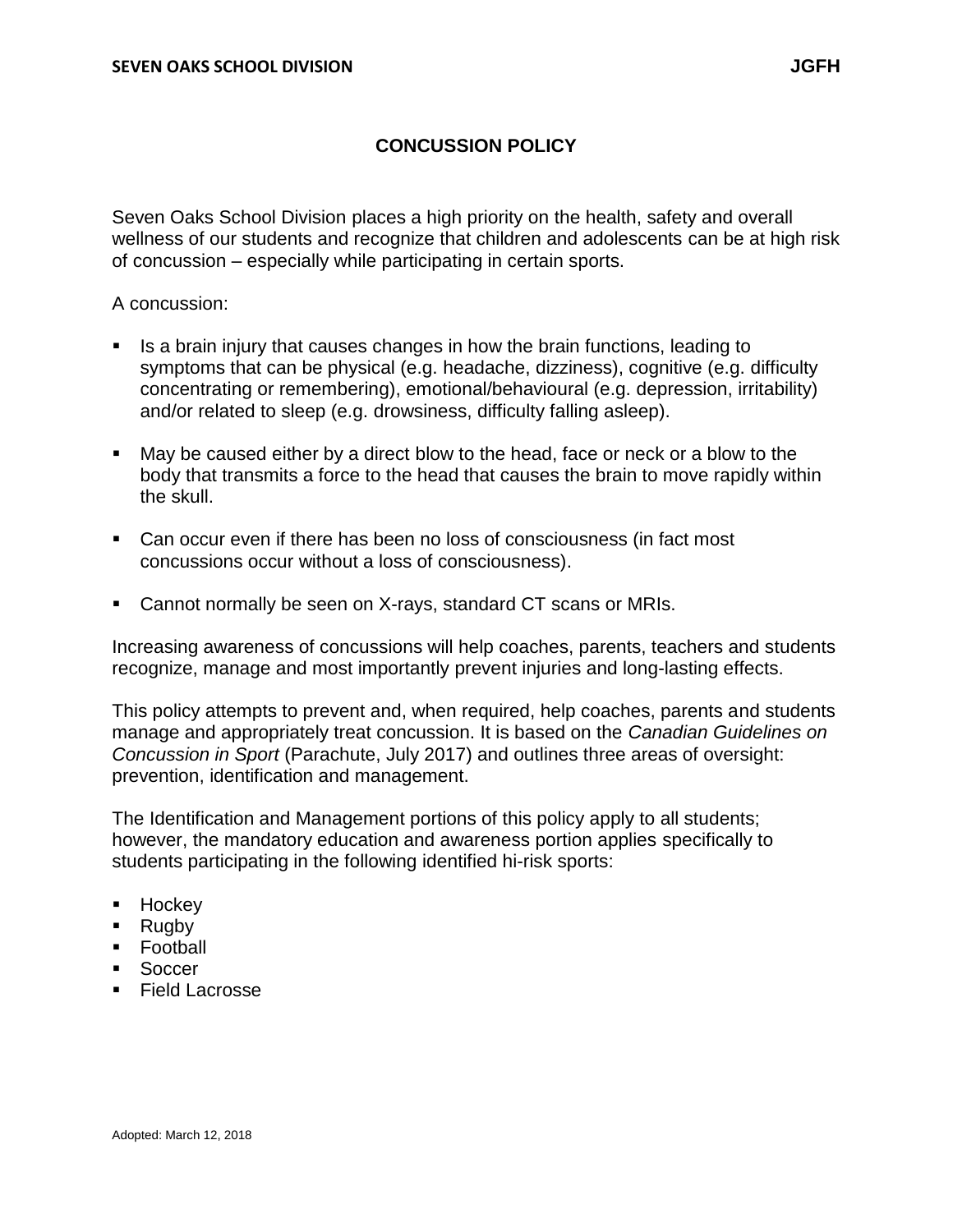# **Prevention**

Education is key to preventing concussion in sport. Seven Oaks School Division is committed to providing its coaches, parents and players education that includes information on:

- The definition of concussion.
- **Possible mechanisms of injury.**
- **Common signs and symptoms.**
- Steps that can be taken to prevent concussions and other injuries from occurring in sport.
- What to do when an athlete has suffered a suspected concussion or more serious head injury.
- What measures should be taken to ensure proper medical assessment including Return-to-School and Return-to-Sport Strategies.
- Return-to-Sport medical clearance requirements.

As such, all teachers and volunteers responsible for coaching one of the high-risk sports must take part in pre-season concussion education, specifically, completing Parachute's *Online Concussion Training for Coaches* and signing a declaration that they will follow the diagnosis and management protocols as outlined in this policy.

Additionally, each coach must also procure Concussion Education Packages for his or her entire team. These packages include:

- Coach Guidelines for Concussion in Sport.
- **Concussion Awareness posters.**
- **Parent Guidelines for Concussion in Sport.**
- **Athlete Guidelines for Concussion in Sport.**
- Online Concussion Training for Athletes log-in information for each individual player.

All high school students participating in one of the identified high-risk sports must also take part in pre-season concussion education in the following ways:

- **Receive Concussion Education package.**
- **Provide Parent Guidelines for Concussion in Sport to parents or guardians.**
- Return signed Parent Guidelines for Concussion in Sport Receipt Acknowledgement to their coach.
- Complete the *Online Concussion Training for Athletes* course.

It is important that Physical Education team leaders have a clear understanding of concussion and concussion protocol and that they actively share this information with their entire team.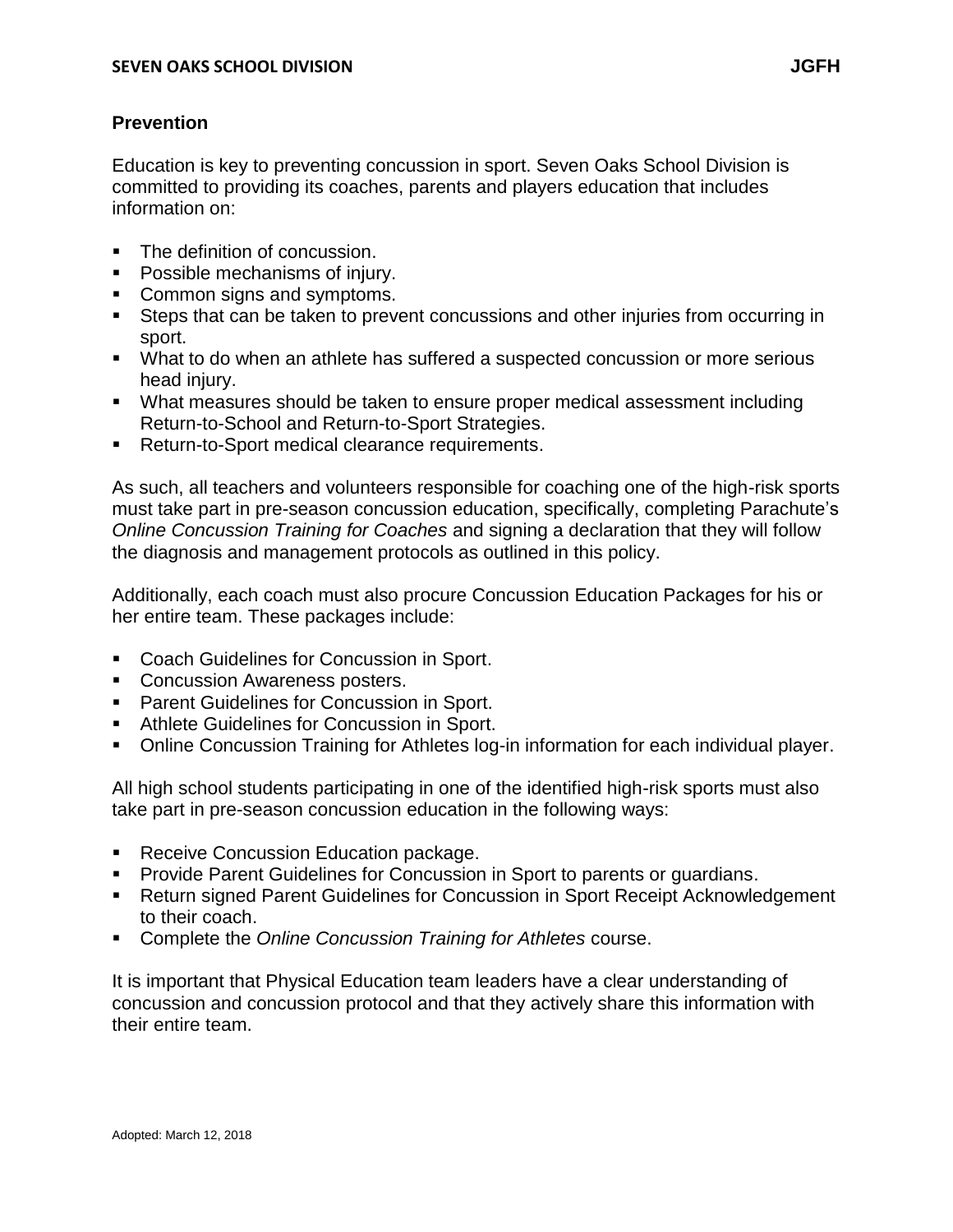# **Identification**

Although the formal diagnosis of concussion should be made following a medical assessment, all sport stakeholders including athletes, parents, coaches, officials, teachers, trainers and licensed healthcare professionals are responsible for the recognition and reporting of athletes who demonstrate visual signs of a head injury or who report concussion symptoms. This is particularly important because many sport and recreation venues will not have access to on-site licensed healthcare professionals.

Seven Oaks School Division will, whenever possible, provide on-site medical responders for high-risk sport, however teachers and coaches are responsible for identifying a suspected concussion and/or recognizing the risk for concussion in the absence of a medical professional.

## As per the *Canadian Guideline on Concussion in Sport*:

A concussion should be suspected in any athlete who sustains a significant impact to the head, face, neck or body and demonstrates ANY of the visual signs of a suspected concussion or reports ANY symptoms of a suspected concussion (as detailed in Appendix A: *Concussion Recognition Tool 5*). A concussion should also be suspected if a player reports ANY concussion symptoms to one of their peers, parents, teachers or coaches or if anyone witnesses an athlete exhibiting any of the visual signs of concussion. If a concussion is suspected coaches or sideline medical responders must immediately activate the **Sideline Medical Assessment Protocol**.

In some cases, an athlete may demonstrate signs or symptoms of a more severe head or spine injury including convulsions, worsening headaches, vomiting or neck pain. If an athlete demonstrates any of the 'Red Flags' indicated by the *Concussion Recognition Tool 5*, a more severe head or spine injury should be suspected and the **Emergency Medical Assessment Protocol** should be pursued immediately.

### **Sideline Medical Assessment Protocol**

If an athlete is suspected of sustaining a concussion but there is no concern for a more serious head or spine injury, the player should be immediately removed from the field of play.

# **Scenario 1:** *If a licensed healthcare professional is present*

The athlete should be taken to a quiet area and undergo Sideline Medical Assessment using the Sport Concussion Assessment Tool 5 (SCAT5) or the Child SCAT5. The SCAT5 and Child SCAT5 are clinical tools that should only be used by a licensed medical professional that has experience using these tools. It is important to note that the results of SCAT5 and Child SCAT5 testing can be normal in the setting of acute concussion. As such, these tools can be used by licensed healthcare professionals to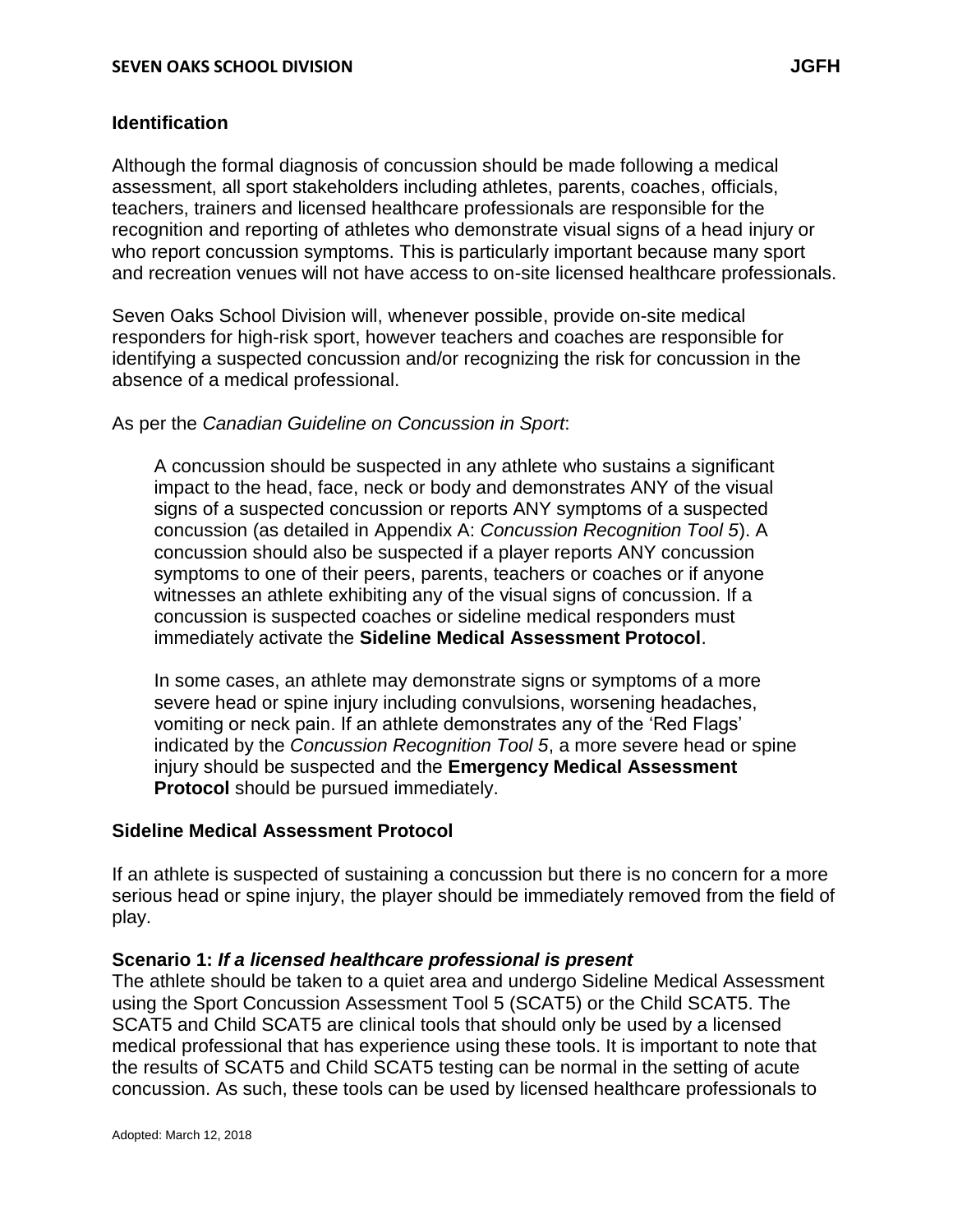document initial neurological status but should not be used to make sideline return-tosport decisions in youth athletes. Any youth athlete who is suspected of having sustained a concussion must not return to the game or practice and should be referred for Medical Assessment.

If a youth athlete is removed from play following a significant impact and has undergone Sideline Medical Assessment, but there are NO visual signs of a concussion and the athlete reports NO concussion symptoms, then the athlete can be returned to play but should be monitored for delayed symptoms.

# **Scenario 2:** *If there is no licensed healthcare professional present*

The athlete should be referred immediately for Medical Assessment by a medical doctor or nurse practitioner and the athlete must not return to play until receiving medical clearance.

# **Emergency Medical Assessment Protocol**

An ambulance should be called immediately to transfer the patient to the nearest emergency department for further Medical Assessment. Coaches, parents, trainers and sports officials should not make any effort to remove equipment or move the athlete until an ambulance has arrived and the athlete should not be left alone until the ambulance arrives.

After emergency medical staff have completed their assessment, the athlete should be transferred to the nearest hospital for further evaluation.

In the case of youth (under 18 years of age) the athlete's parents or legal guardian should be contacted immediately to inform them of the athlete's injury. For athletes over 18 years of age their emergency contact person should be contacted if one has been provided.

# **Management**

Whether treated at a hospital or on the sidelines by a medical responder athletes will be provided with a standardized Seven Oaks School Division Medical Assessment Letter (Appendix B) that notifies the athlete and their parents/legal guardian that they have been diagnosed with a concussion and may not return to any activities with a risk of concussion (such as sport) until medically cleared to do so by a medical doctor or nurse practitioner.

If no parent or guardian is present at the time of injury and assessment it is the responsibility of the teacher or coach to provide this letter to the athlete's guardian. If the assessment is conducted offsite a copy of this letter must be provided by the athlete's parent/guardian to the responsible teacher or coach for record-keeping purposes.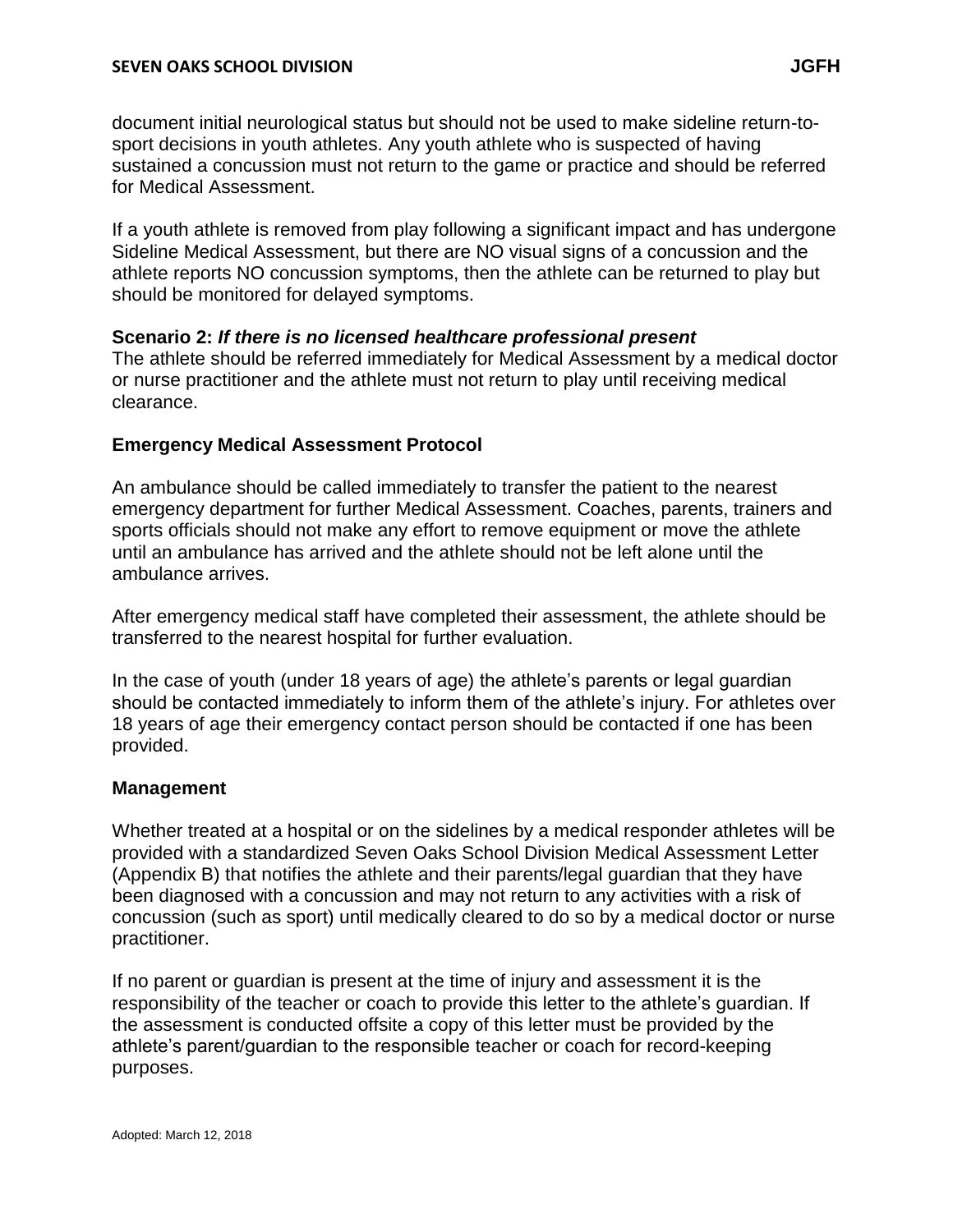All Seven Oaks School Division students must also take part in Return-to-School and Return-to-Sport strategies (outlined by the attending medical professional) and present their physical education teacher or team coach with a Medical Clearance Letter (Appendix C) from their care provider prior to resuming their normal activities. It is important that all teachers and coaches understand Return to School and Return to Sport guidelines (Appendix D) and monitor their athletes for readiness throughout the process.

Athletes who have been provided with a Medical Clearance Letter may return to full sport activities as tolerated. If the athlete experiences any new concussion-like symptoms while returning to play, they should be instructed to stop playing immediately, notify their parents/legal guardian, coaches, trainer or teachers and undergo follow-up Medical Assessment. In the event that the athlete sustains a new suspected concussion the Canadian Guideline on Concussion in Sport should be followed as outlined here.

Both the Medical Assessments Letter and the Medical Clearance Letter must be kept (in confidentiality) by the Physical Education Department or school administration for a period of no less than five years.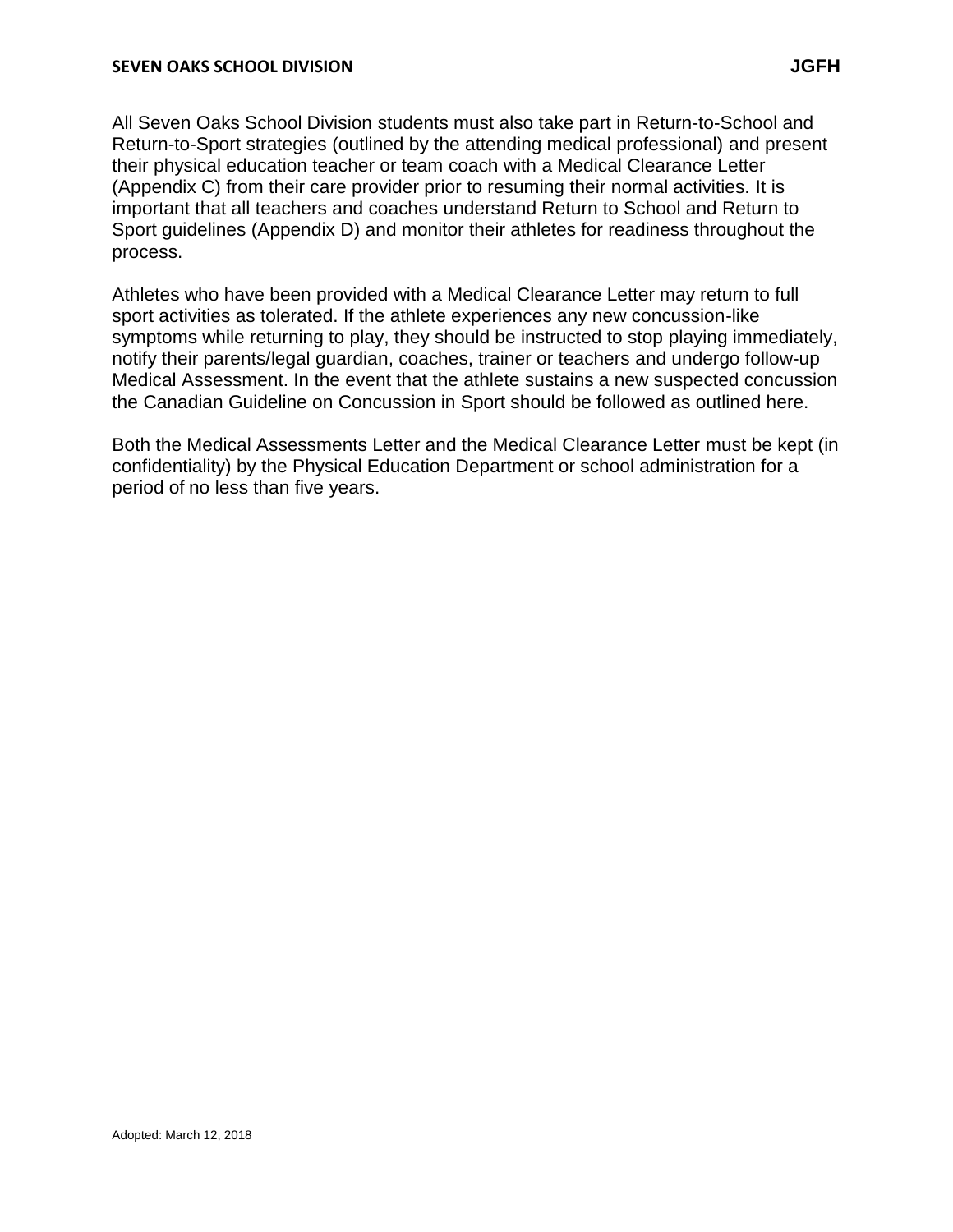# Appendix A

# Concussion Recognition Tool – 5th Edition (CRT5)

• Available online: http://bjsm.bmj.com/content/bjsports/51/11/872.full.pdf



Concussion in Sport Group 2017 Davis GA, et al. Br J Sports Med 2017;51:872. doi:10.1136/bisports-2017-097508CRT5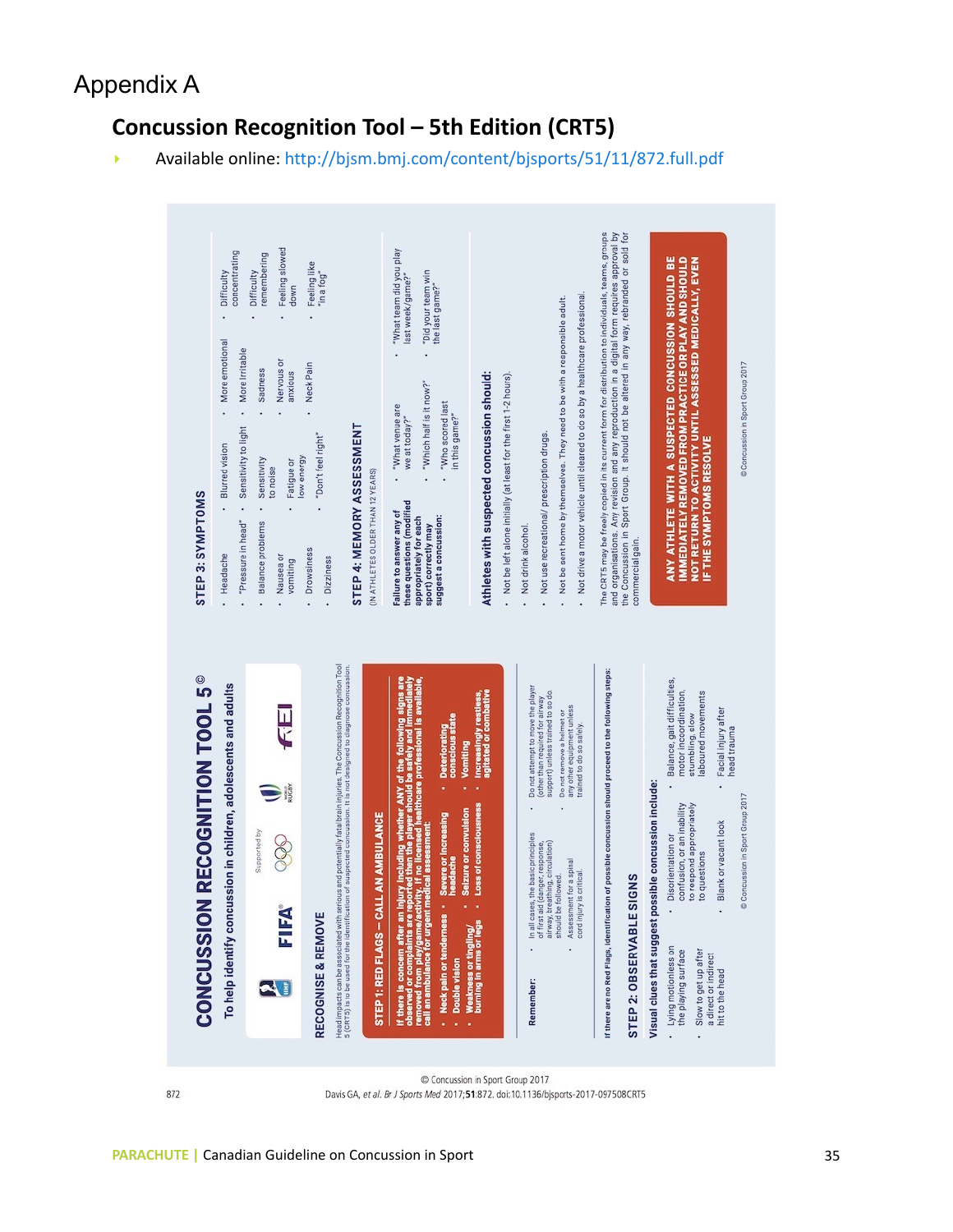# Appendix B

### **Medical'Assessment'Letter'**

Date:'\_\_\_\_\_\_\_\_\_\_\_\_\_\_\_\_\_\_\_\_\_\_\_\_\_\_\_\_\_\_\_\_'

Athlete's name:

To whom it may concern,

Athletes who sustain a suspected concussion should be managed according to the *Canadian Guideline on Concussion in Sport.* Accordingly, I have personally completed a Medical Assessment on this patient.

#### **Results'of'Medical'Assessment'**

- $\Box$  This patient has not been diagnosed with a concussion and can resume full participation in school, work, and sport activities without restriction.
- $\Box$  This patient has not been diagnosed with a concussion but the assessment led to the following diagnosis and recommendations:

\_\_\_\_\_\_\_\_\_\_\_\_\_\_\_\_\_\_\_\_\_\_\_\_\_\_\_\_\_\_\_\_\_\_\_\_\_\_\_\_\_\_\_\_\_\_\_\_\_\_\_\_\_\_\_\_\_\_\_\_\_\_\_\_\_\_\_\_\_\_\_\_\_\_\_\_\_\_\_\_\_\_\_\_\_'

\_\_\_\_\_\_\_\_\_\_\_\_\_\_\_\_\_\_\_\_\_\_\_\_\_\_\_\_\_\_\_\_\_\_\_\_\_\_\_\_\_\_\_\_\_\_\_\_\_\_\_\_\_\_\_\_\_\_\_\_\_\_\_\_\_\_\_\_\_\_\_\_\_\_\_\_\_\_\_\_\_\_\_\_\_

 $\Box$  This patient has been diagnosed with a concussion.

The goal of concussion management is to allow complete recovery of the patient's concussion by promoting a safe and gradual return to school and sport activities. The patient has been instructed to avoid all recreational and organized sports or activities that could potentially place them at risk of another concussion or head injury. Starting on \_\_\_\_\_\_\_\_\_\_\_\_\_\_\_\_\_\_(date), I would ask that the patient be allowed to participate in school and low-risk physical activities as tolerated and only at a level that does not bring on or worsen their concussion symptoms. The above patient should not return to any full contact practices or games until the coach has been provided with a *Medical&Clearance&Letter*'provided'by'a'medical'doctor'or'nurse'practitioner'in'accordance'with'the'*Canadian&* Guideline on Concussion in Sport.

\_\_\_\_\_\_\_\_\_\_\_\_\_\_\_\_\_\_\_\_\_\_\_\_\_\_\_\_\_\_\_\_\_\_\_\_\_\_\_\_\_\_\_\_\_\_\_\_\_\_\_\_\_\_\_\_\_\_\_\_\_\_\_\_\_\_\_\_\_\_\_\_\_\_\_\_\_\_\_\_\_\_\_\_\_\_\_\_\_\_\_\_\_

\_\_\_\_\_\_\_\_\_\_\_\_\_\_\_\_\_\_\_\_\_\_\_\_\_\_\_\_\_\_\_\_\_\_\_\_\_\_\_\_\_\_\_\_\_\_\_\_\_\_\_\_\_\_\_\_\_\_\_\_\_\_\_\_\_\_\_\_\_\_\_\_\_\_\_\_\_\_\_\_\_\_\_\_\_\_\_\_\_\_\_\_\_'

Other comments:

Thank-you very much in advance for your understanding.

Yours Sincerely,

Signature/print\_\_\_\_\_\_\_\_\_\_\_\_\_\_\_\_\_\_\_\_\_\_\_\_\_\_\_\_\_\_\_\_\_\_\_\_\_\_\_\_\_\_\_\_''M.D.'/'N.P.'(circle'appropriate'designation)\*'

*\*In&rural&or&northern&regions,&the&Medical&Assessment&Letter&may&be&completed&by&a&nurse&with&pre=arranged&access&to&a&medical* doctor or nurse practitioner. Forms completed by other licensed healthcare professionals should not otherwise be accepted.

We recommend that this document be provided to the athlete without charge.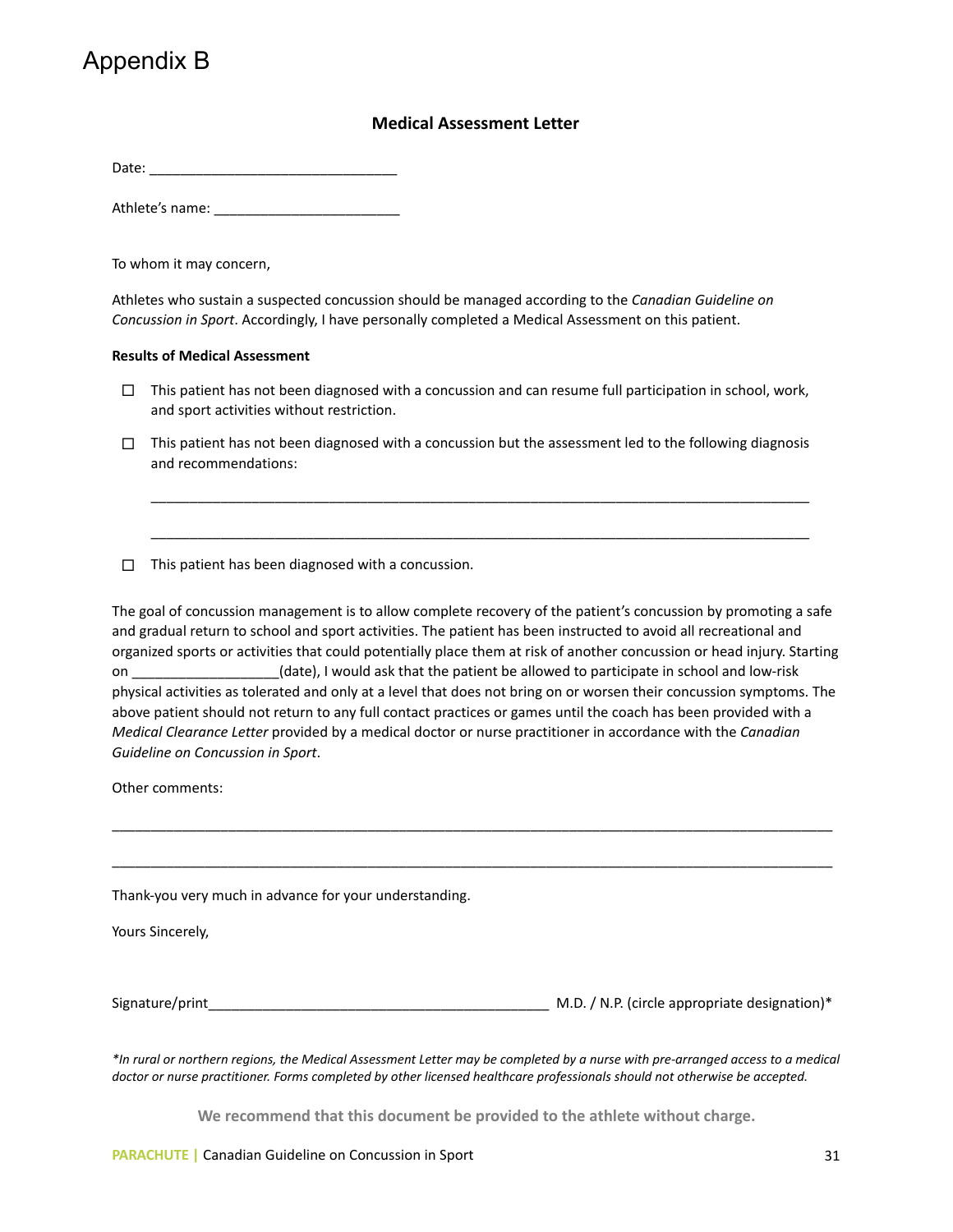# Appendix C

### **Medical'Clearance'Letter**

Date:'\_\_\_\_\_\_\_\_\_\_\_\_\_\_\_\_\_\_\_\_\_\_\_\_\_\_\_\_\_\_\_\_\_\_'

Athlete's'name:'\_\_\_\_\_\_\_\_\_\_\_\_\_\_\_\_\_\_\_\_\_\_\_\_\_\_

To whom it may concern,

Athletes who are diagnosed with a concussion should be managed according to the *Canadian Guideline on Concussion in Sport* including the *Return-to-School* and *Return-to-Sport Strategies* (see page 2 of this letter). Accordingly, the above athlete has been medically cleared to participate in the following activities as tolerated effective the date stated above (please check all that apply):

- □ Symptom-limiting activity (cognitive and physical activities that don't provoke symptoms)
- □ Light aerobic activity (Walking or stationary cycling at slow to medium pace. No resistance training)
- $\Box$  Sport-specific exercise (Running or skating drills. No head impact activities)
- ! **Non?contact'practice'(Harder'training'drills,'e.g.'passing'drills.'May'start'progressive'resistance'training.'** Including gym class activities without a risk of contact, e.g. tennis, running, swimming)
- $\Box$  Full-contact practice (Including gym class activities with risk of contact and head impact, e.g. soccer, **dodgeball,'basketball)**
- ! **Full'game'play'**

**What if symptoms recur?** Any athlete who has been cleared for physical activities, gym class or non-contact practice, and who has a recurrence of symptoms, should immediately remove himself or herself from the activity and inform the teacher or coach. If the symptoms subside, the athlete may continue to participate in these activities'as'tolerated.''

Athletes who have been cleared for full contact practice or game play must be able to participate in full-time school (or normal cognitive activity) as well as high intensity resistance and endurance exercise (including non-contact practice) without symptom recurrence. Any athlete who has been cleared for full-contact practice or full game play and'has a recurrence of symptoms, should immediately remove himself or herself from play, inform their teacher or coach, and undergo Medical Assessment by a medical doctor or nurse practitioner before returning to fullcontact practice or games.

Any athlete who returns to practices or games and sustains a new suspected concussion should be managed according to the *Canadian Guideline on Concussion in Sport*.

Other comments:

Thank-you very much in advance for your understanding.

Yours Sincerely,

Signature/print\_\_\_\_\_\_\_\_\_\_\_\_\_\_\_\_\_\_\_\_\_\_\_\_\_\_\_\_\_\_\_\_\_\_\_\_\_\_\_\_\_\_\_\_\_M.D.'/'N.P.'(circle'appropriate'designation)\*'

\_\_\_\_\_\_\_\_\_\_\_\_\_\_\_\_\_\_\_\_\_\_\_\_\_\_\_\_\_\_\_\_\_\_\_\_\_\_\_\_\_\_\_\_\_\_\_\_\_\_\_\_\_\_\_\_\_\_\_\_\_\_\_\_\_\_\_\_\_\_\_\_\_\_\_\_\_\_\_\_\_\_\_\_\_\_\_\_\_\_\_\_\_

 $\overline{a_1}$  ,  $\overline{a_2}$  ,  $\overline{a_3}$  ,  $\overline{a_4}$  ,  $\overline{a_5}$  ,  $\overline{a_6}$  ,  $\overline{a_7}$  ,  $\overline{a_8}$  ,  $\overline{a_9}$  ,  $\overline{a_9}$  ,  $\overline{a_9}$  ,  $\overline{a_9}$  ,  $\overline{a_9}$  ,  $\overline{a_9}$  ,  $\overline{a_9}$  ,  $\overline{a_9}$  ,  $\overline{a_9}$  ,

*\*In&rural&or&northern&regions,&the&Medical&Clearance&Letter&may&be&completed&by&a&nurse&with&pre=arranged&access&to&a&medical* doctor or nurse practitioner. Forms completed by other licensed healthcare professionals should not otherwise be accepted.

We recommend that this document be provided to the athlete without charge.